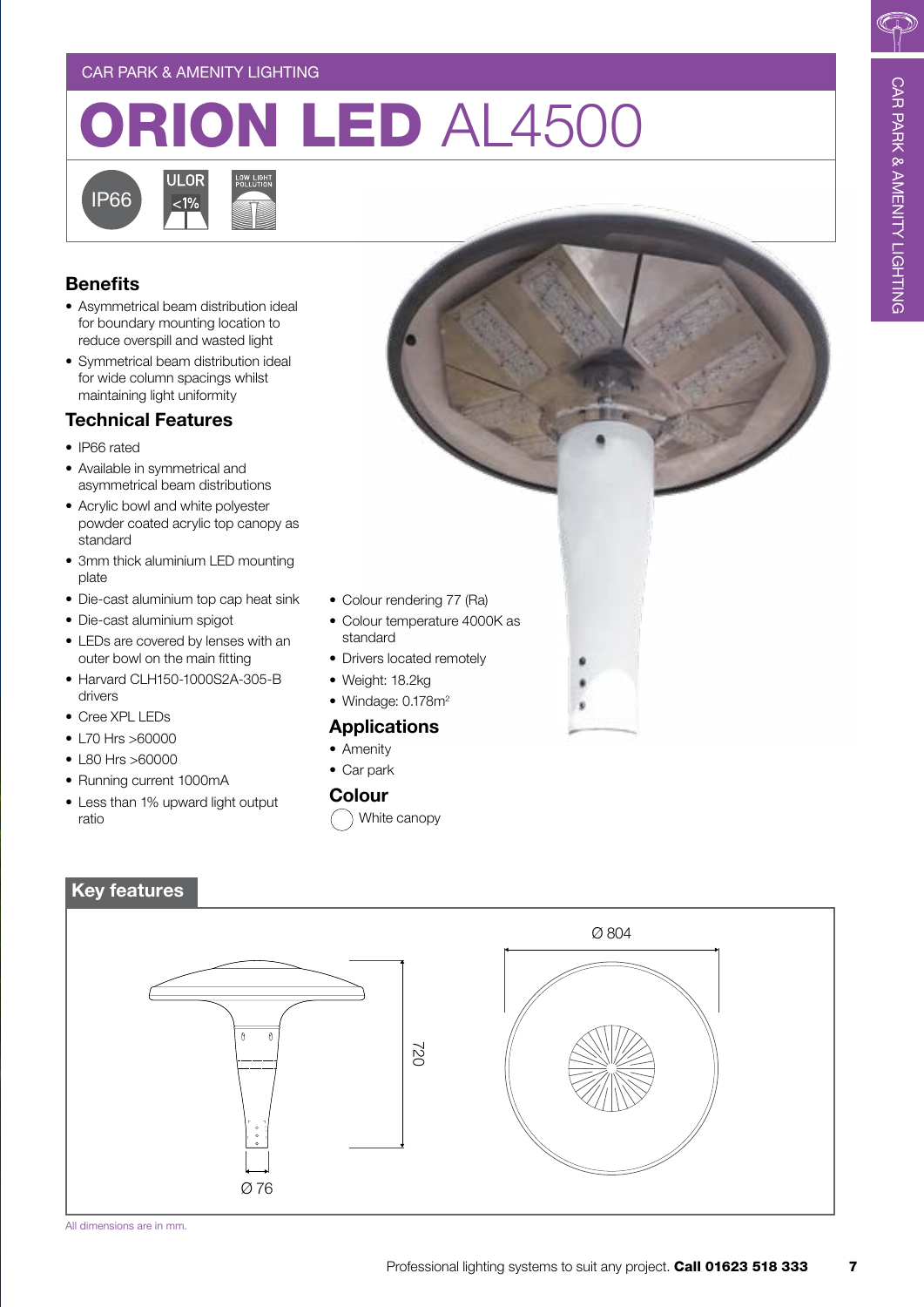|        | Wattage<br>(W) | <b>Distribution</b> | No. of LED<br><b>Modules</b> | Lumen<br>Output (Im) | Power<br>Factor | Luminous<br>Efficacy (Im / W) | Running<br>Current (mA) | No. of<br>Drivers <sup>*</sup> |
|--------|----------------|---------------------|------------------------------|----------------------|-----------------|-------------------------------|-------------------------|--------------------------------|
| AL4501 | 302            | Symmetric           | 8                            | 32036                | 0.994           | 106                           | 1000                    | $\overline{2}$                 |
| AL4502 | 231.6          | Asymmetric          | 6                            | 24795                | 0.989           | 107                           | 1000                    | 2                              |
| AL4503 | 153.8          | Symmetric           | $\overline{4}$               | 16946                | 0.994           | 110                           | 1000                    |                                |
| AL4504 | 117            | Asymmetric          | 3                            | 12723                | 0.990           | 109                           | 1000                    |                                |
| AL4505 | 172.5          | Asymmetric          | 6                            | 19426                | 0.961           | 111                           | 1000                    |                                |

\*Drivers: Harvard CLH150-1000S2A-305-B

## **Orion LED distribution**

| Fitting             | No. of<br>Columns | No. of<br>Luminaires Height (m) | <b>Mounting</b> | Average Lux Uniformity<br>Level (Lux) |      | <b>Total Energy</b><br>Consumption (W) | <b>Power Density</b>          |
|---------------------|-------------------|---------------------------------|-----------------|---------------------------------------|------|----------------------------------------|-------------------------------|
| <b>Road Lantern</b> |                   | 24                              |                 | 25.47                                 | 0.33 | 6.000                                  | 0.600W/m <sup>2</sup> /25 Lux |
| <b>Orion LED</b>    | 9                 |                                 | 8               | 25.19                                 | 0.26 | 2.682                                  | 0.268W/m <sup>2</sup> /25 Lux |

Using back-to-back road lanterns mounted at 8m to achieve 25 Lux average, total energy consumption is 6000 Watts



Using Orion LED mounted at 8m achieving 25 Lux average, total energy consumption drops to 2682 Watts